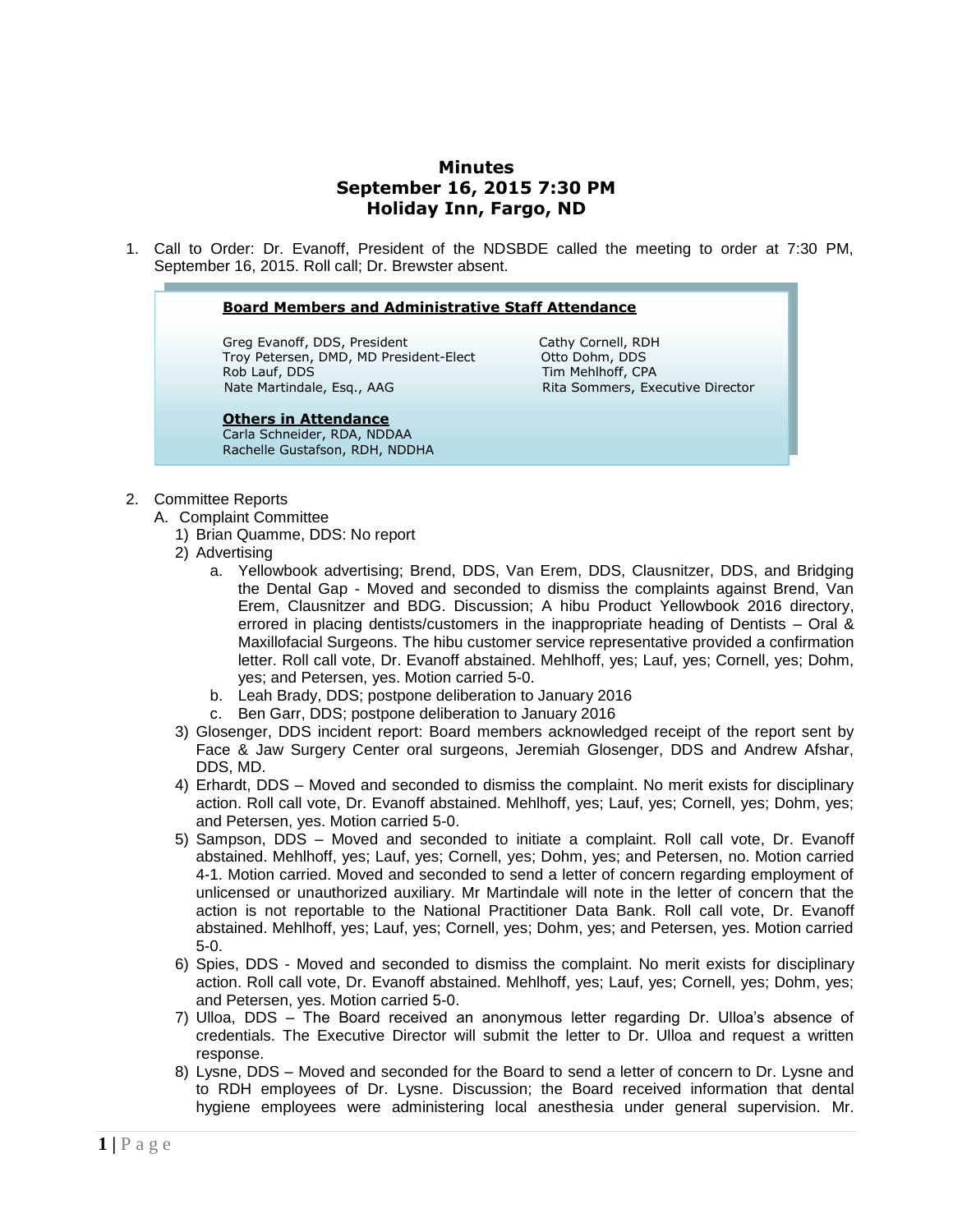Martindale will send the letter of concern. Roll call vote, Dr. Evanoff abstained. Mehlhoff, yes; Lauf, yes; Cornell, yes; Dohm, yes; and Petersen, yes. Motion carried 5-0.

- B. Anesthesia Committee
	- 1) Review of minimal and moderate sedation requirements The anesthesia committee reviewed previous requirements and determined that no changes were necessary.
	- 2) Capnography The graphical measurement of carbon dioxide partial pressure during expiration, shall remain a requirement for providers of moderate sedation, deep sedation and general anesthesia.
	- 3) Dental office requirements and CRNA providers The Board's administrative office will gather information regarding the use of CRNA providers in general dentist offices via the DDS renewal application. Subsequent to information gathered from the 20016-17 DDS renewals, the Anesthesia Committee will make a final recommendation regarding whether or not site evaluations should be performed at those offices and what if any further criteria would be needed on the site evaluation form.
- C. Continuing Education Committee
	- 1) [GordonStein@ProCEO.com:](mailto:GordonStein@ProCEO.com) Moved and seconded to grant two hours of CE for the online infection control course. Discussion; the entity requested 4 hours. The Board determined that due to the fundamental content the course could be completed in less time. Roll call vote, Dr. Evanoff abstained. Mehlhoff, yes; Lauf, yes; Cornell, yes; Dohm, yes; and Petersen, yes. Motion carried 5-0.
	- 2) Review Dr. Wehrman permit application to administer dermal fillers and botulinum toxin; Moved and seconded to request further information regarding the AAFE course. Discussion; after review of the submitted outline of a Level I courses taken from the American Academy of Facial Esthetics the Board determined further information on the 2 day course would be required to review course content. The course had not been previously approved by the Board as per the Administrative Rules. The Board will review the new information at its January 2016 meeting. Roll call vote, Dr. Evanoff abstained. Mehlhoff, yes; Lauf, yes; Cornell, yes; Dohm, yes; and Petersen, yes. Motion carried 5-0.
	- 3) Audits: Ms. Cornell informed the members that twelve audits will be completed in the near future. Ms. Cornell will report findings at the January 2016 meeting.
- D. Application Review Committee
	- 1) Karna, RDH The application for dental hygiene license was reviewed by Mr. Martindale following a report submitted by the BCI. The Board found no basis to deny the application for license. No action taken.
	- 2) Bolte, RDH The Board will interview Ms. Bolte regarding previous employment with Dr. Sampson. Ms. Bolte allegedly worked for Dr. Sampson as an unlicensed RDH in North Dakota. [The applicant did not appear for the 9/17/2015 scheduled interview. License was not reinstated]
- E. Legislative Committee
	- 1) Board of Pharmacy –Regarding use of prescription drugs and prescribers, Boards regulating prescribers are mandated to administer recent legislation found in the Board of Pharmacy administrative rule; 61-12-01-02. Dispenser Reporting. Each dispenser licensed by a regulatory agency in the state of North Dakota who dispenses a controlled substance to a patient shall submit to the central repository by electronic means information regarding each prescription dispensed for a controlled substance. The information submitted for each prescription shall include all of the data elements in the American society for automation in pharmacy rules-based standard implementation guide for prescription monitoring programs issued September 2011, version 4, release 2. Ms. Sommers will collaborate with the Board of Pharmacy for further information to assist with statutory language [include wholesale drug monitoring].
	- 2) Aspen Dental; Settlement Mr. Martindale provided a summary of the action.

Moved and seconded to adjourn until Sept 17, 2015, 8:00 AM. All in favor. Motion carried. Meeting adjourned at 10:04 PM.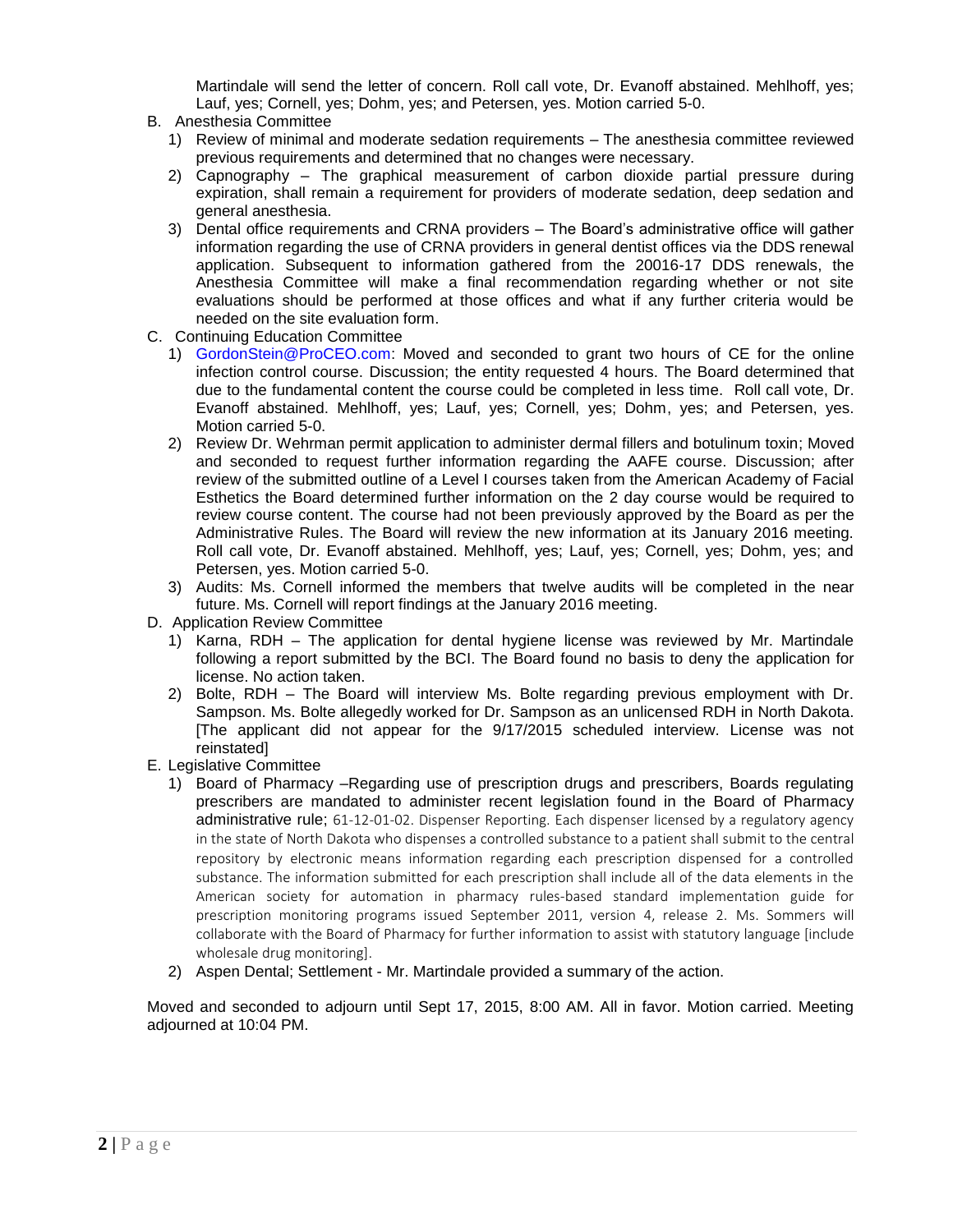# **Minutes September 17, 2015 8:00 AM Holiday Inn, Fargo, ND**

1. **Call to Order:** Dr. Evanoff, President of the NDSBDE called the meeting to order at 8:00 AM, September 17, 2015. Roll call; Dr. Brewster absent.

| <b>Board Members and Administrative Staff Attendance</b>                                                                        |                                                                                               |  |  |
|---------------------------------------------------------------------------------------------------------------------------------|-----------------------------------------------------------------------------------------------|--|--|
| Greg Evanoff, DDS, President<br>Troy Petersen, DMD, MD President-Elect<br>Rob Lauf, DDS<br>Nate Martindale, Esg., AAG           | Cathy Cornell, RDH<br>Otto Dohm, DDS<br>Tim Mehlhoff, CPA<br>Rita Sommers, Executive Director |  |  |
| <b>Others in Attendance</b><br>Sarah Thiel, RDH (www.cezoom.com)<br>Carla Schneider, RDA, NDDAA<br>Jeralyn Peterson, RDH, NDDHA |                                                                                               |  |  |

**2. Approval of Minutes:** Moved and seconded to adopt the minutes of the June 9, 2015 meeting. All voted in favor. Motion carried.

 **3. Additions to Agenda:** 

 **4. Treasurer's Report:** Moved and seconded to postpone budget approval until Jan/2016 meeting. Discussion; the Board requested further details reflecting budgetary categories. Mr Mehlhoff, will assist Ms. Sommers with the particulars of QuickBooks and present a detailed report at the January meeting. A RCV was taken. All voted in favor.

#### **Cash and Bank Accounts Summary**

| Checking                    |    | 42,907.06  |  |
|-----------------------------|----|------------|--|
| <b>Money Market</b>         |    | 2,790.82   |  |
| Municipal Investor          |    | 22,830.68  |  |
| <b>Total Bank Accounts</b>  | \$ | 68,528.56  |  |
|                             |    |            |  |
| Capital CU CD               | S  | 70,455.24  |  |
| Bremer#3                    | \$ | 50,000.00  |  |
| Bremer#4                    | \$ | 50,000.00  |  |
| Bremer#5                    | \$ | 50,000.00  |  |
| Bremer#6                    |    | 117.096.52 |  |
| <b>First Community CU</b>   | S  | 5.00       |  |
| <b>Total Asset Accounts</b> |    | 337,556.76 |  |
| <b>OVERALL TOTAL</b>        |    | 406.085.32 |  |

### **5. Review candidate credentials**

B. Issue Licenses: Moved and seconded to hold those applications that are incomplete and grant license to the applicants who have completed requirements. Ms. Bolte, RDH did not appear for the interview. All voted in favor of the motion.

| <b>Dental License Applicants</b> | <b>LICENSE#</b> | <b>SCHOOL &amp; YEAR GRADUATED</b> |
|----------------------------------|-----------------|------------------------------------|
| Jolene Hendrickx, RDH            | 1573            | MSCTC '11                          |
| Kandice Torres, RDH              | 1605            | MSCTC '13                          |
| Andrea Kay Audritsh, RDH         | 1611            | Pacific U '15                      |
| Laura M. Friedt, RDH             | 1612            | U of MN '15                        |
| Katelyn Joy Friedt, RDH          | 1613            | U of MN '15                        |
| Anney K. Yang, RDH               | 1615            | Herzing '12                        |
| Tangie Marie Hale, RDH           | 1616            |                                    |
| <b>Tyler Carl Prestwich, DDS</b> | 2271            | Creighton '12                      |
| Erika A. D. Anderson, DDS        | 2256            | Creighton '10                      |
| Krista Marie Johnson, DMD        | 2272            | Midwestern '15                     |
| Edward Nam, DDS                  | 2273            | U of Scal '12                      |
| Kathryn E. Schneibel, DMD        | 2274            | Oregon '15                         |
| Amanda Engelhardt, DDS           | 2270            | Creighton '13                      |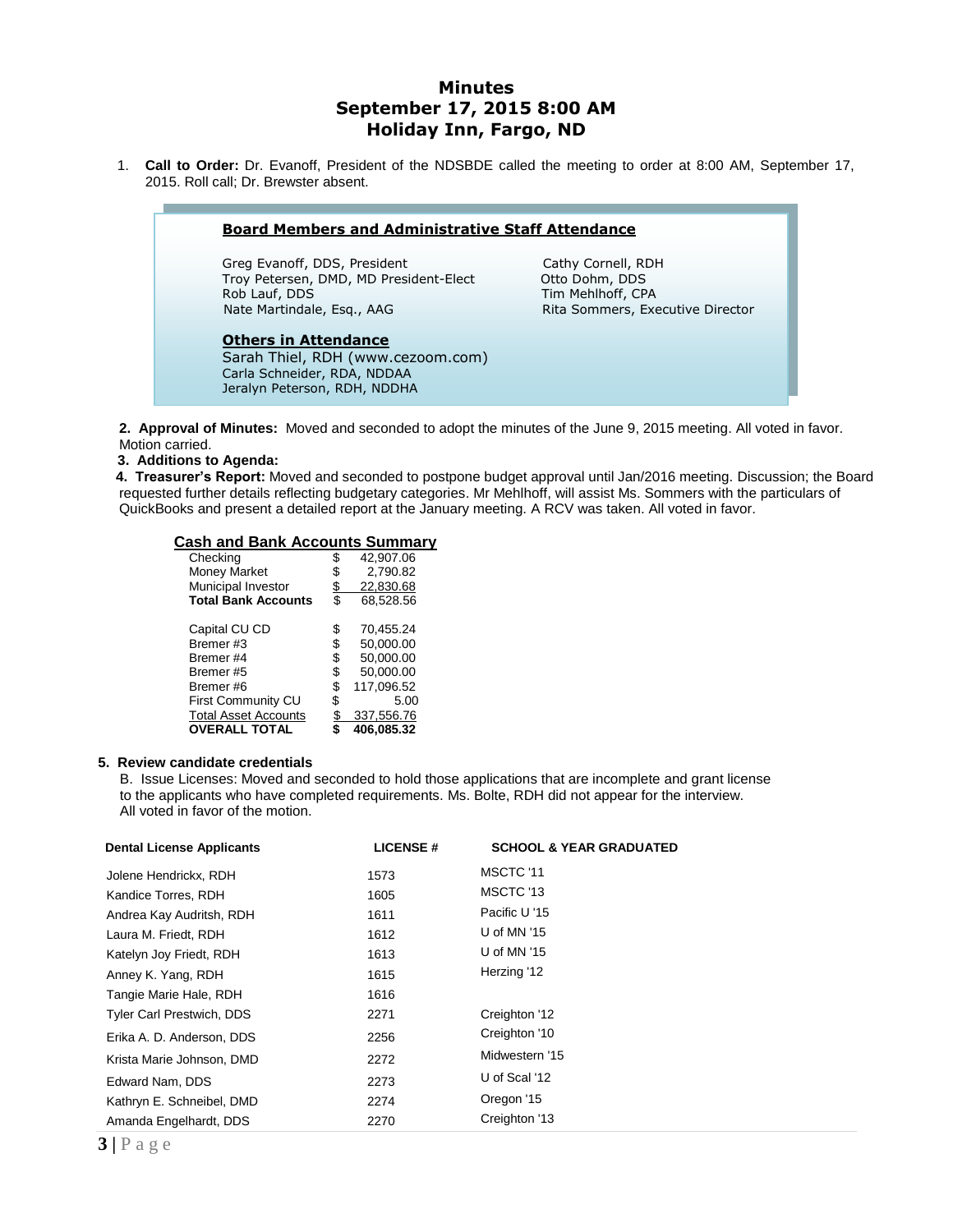| <b>REINSTATEMENT</b>      |      |                   |
|---------------------------|------|-------------------|
| Laura Ann Hoyt, RDH       | 1209 |                   |
| Kyann J. Karna, RDH       | 860  |                   |
| Jacqueline J. Bolte, RDH  |      | <b>INCOMPLETE</b> |
| Elyse Nienow, RDH         | 1287 |                   |
| David Michael Montes, DDS | 2023 |                   |
| Kiley A. Carroll RDH      | 1016 |                   |
| Stacy L. Marohl, RDH      | 851  |                   |

### **6. Old Business**

 A. NDBDE Executive Director – contract review: Moved and seconded to increase the ED's base salary by 6%. Discussion; the increase reflects the added hours put forward to meet the requirements of the responsibilities at hand, 2014-2015 legislative activities and web site renovation. The executive director was appreciative for the constructive criticism and the overall appreciation. Roll call vote, Mehlhoff, yes; Lauf, yes; Cornell, no; Dohm, yes; and Petersen, yes. Motion carried 4-1. Dr. Evanoff abstained.

B. New Website review – Ms. Sommers reviewed the nuances of the new website. Information is still being added to pages. Comments were complimentary.

### **7. New Business**

 A. Newsletter assignments: The deadline for newsletter submissions is Oct. 1, 2015. Moved and seconded to publish the Board's annual newsletter electronically. Discussion; The Board continues to move toward paperless management functions. Administrative staff will send notice to licensees regarding address of the online newsletter. Notice will be sent via emails and a paper notice sent to licensees as an insert with renewal forms mid-October. All voted in favor of the motion.

B. Board appointments: The Board reviewed any suggestions. No further action.

 C. Review of licensing procedures: Moved and second to amend the current licensing procedures to require a personal interview at the Board's discretion with an applicant who submits information which requires further inquiry. Discussion; Administrative rules provide language for the Board to amend the standard operating procedures regarding the licensure process, specifically interviews and jurisprudence exams. Given the additional cost for the license by credential requirement of the professional background check and cost of travel to newly licensed dentists, the Board may waive the personal interview. However, applicants could be required to appear in some circumstances at the Board's discretion. The Board's website offers capability for online jurisprudence exams and verification of credentials. All voted in favor of the administrative policy change.

 D. Sara Thiel, RDH: CE Zoom: Ms. Thiel presented a power point presentation and demonstrated the software functionality. The product is a CE tracker that is shown to be beneficial to the licensee and the licensing board listing board approved CE within a specific radius as one of the many features explained further on [www.CEzoom.com.](http://www.cezoom.com/) Moved and seconded to allow the President of the Board and the Executive Director to pursue a collaboration with CEzoom for continuing education purposes. Discussion; the Board determined that it may benefit smart phone users and computer literate licensees. Ms. Thiel offered the product at no cost to the Board or licensees as ND would be one of the first of five states to enroll. The functionality may duplicate some processes the new web site contains. Ms. Thiel will send a contract for the Boards review. There may also be costs associated with integrating or linking CEzoom software to the Board website and/or additional costs for administrative time. Roll call vote, Dr. Evanoff abstained. Mehlhoff, yes; Lauf, yes; Cornell, yes; Dohm, yes; and Petersen, yes. Motion carried 5-0.

 E. NDDA Letter: NDDA assessment presented to Dr. Evanoff was in regard to the issue of timely return of communication/messages at APT, and concern that legislators, dentist members and the public have not made a distinction between the two entities. APT responded to the NDDA letter and provided their communications protocol as well as recommending proactive actions. APT also commented that they receive calls from licensees attempting to communicate with the NDDA and consider it the norm. It was the general consensus of the BODE that little can be said to explain why legislators or licensees seem to lack this knowledge. The Board discussed the increase in administrative work load over the last 10 years and will review the budget more closely to evaluate adding another employee or changing the Board's contract to include a full time employee at APT. The State mandates that bids for such services must go through their office. Once the APT contract expires, the Board will have to seek bids via the State Procurement Office.

## **8. Status Report:**

A. CRDTS: Ms. Cornell and Dr. Brewster attended the Kansas City meeting. CRDTS is looking toward